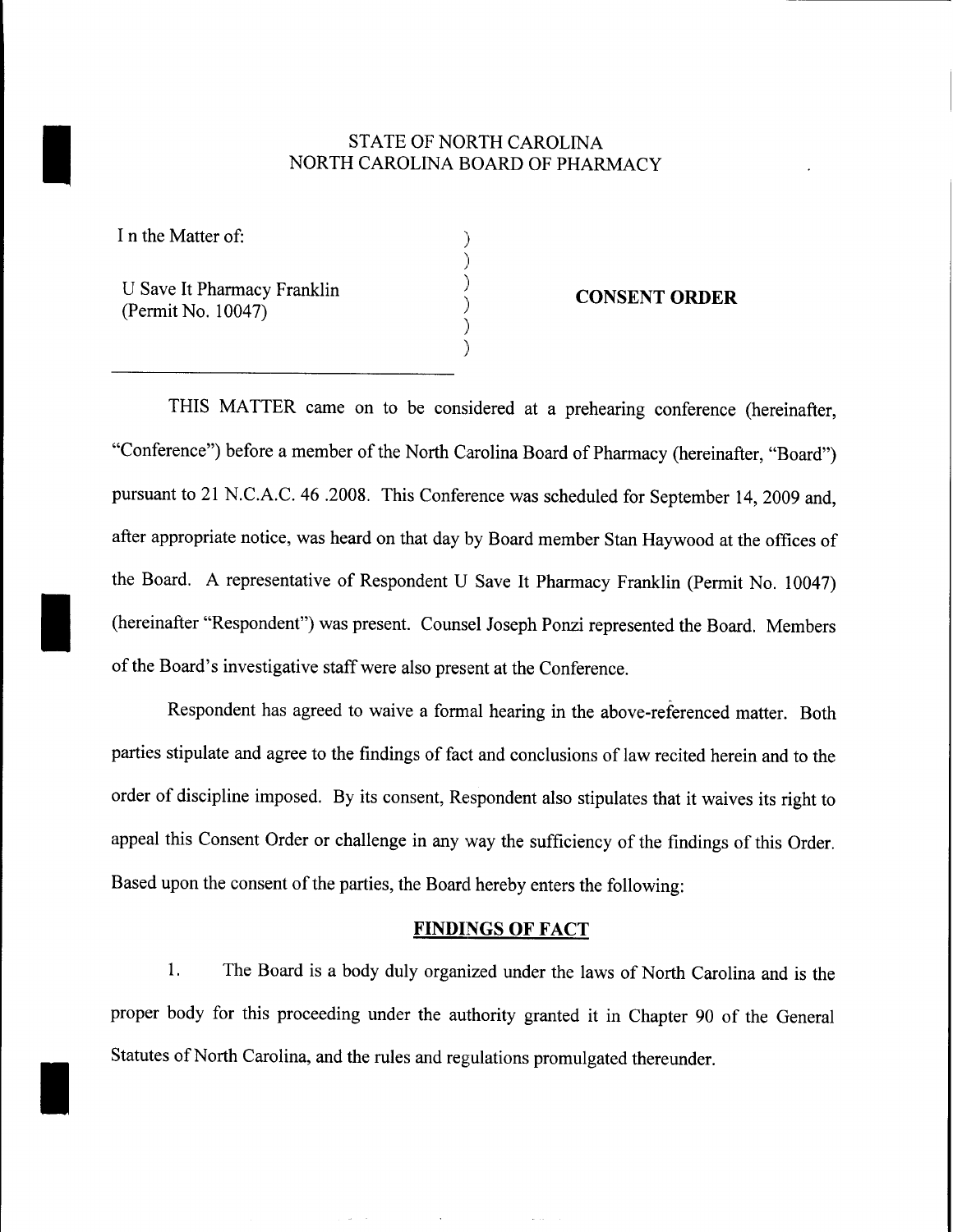2. Respondent is, and was at all relevant times referred to herein, a pharmacy, Permit No. 10047, located at 20 Franklin Plaza Dr, Franklin, North Carolina. Respondent is and was, at all relevant times referenced to herein, subject to the rules and regulations of the Board and the laws of the State of North Carolina.

I

I

I

3. On October 21, 2008, pharmacist-manager Larry Cloer (License No. 6115) (hereinafter "Cloer") and Respondent dispensed Amitriptyline 100 mg tablets to a five-year-old patient where the prescription called for Clonidine O.1mg. Cloer and Respondent further dispensed the Amitriptyline comingled with and improperly labeled as Clonidine. The patient ingested one (1) tablet of Amitriptyline, and suffered health complications as a result.

4. On the date of the error, Respondent had more than two technicians working under the supervision of one pharmacist without Board authorization, filled prescriptions at a rate as to pose a danger to the public health and safety, and failed to adequately supervise technicians.

## **CONCLUSIONS OF LAW**

Based on the above findings, the Board concludes as a matter of law:

1. Respondent violated N.C. Gen. Stat. §§ 90-85.15A(c), 90-85.29, 90-85.30, 90-85.38(a)(6), (7), (9), and (b), 90-85.40(f), 106-122, 106-134, and 106-134.1; and 21 N.C.A.C. 46 .1804(a), 46.1805,46.1811,46.1818, and 46.2501; and 21 U.S.c. §§ 331, 352 and 353.

2. Respondent admits that the conduct in this matter constitutes sufficient grounds for disciplinary action on his license under N.C. Gen. Stat. § 90-85.38.

Based upon the foregoing, and with the consent of the parties, IT IS THEREFORE ORDERED that Respondent U Save It Pharmacy Franklin, Permit No. 10047, is hereby

2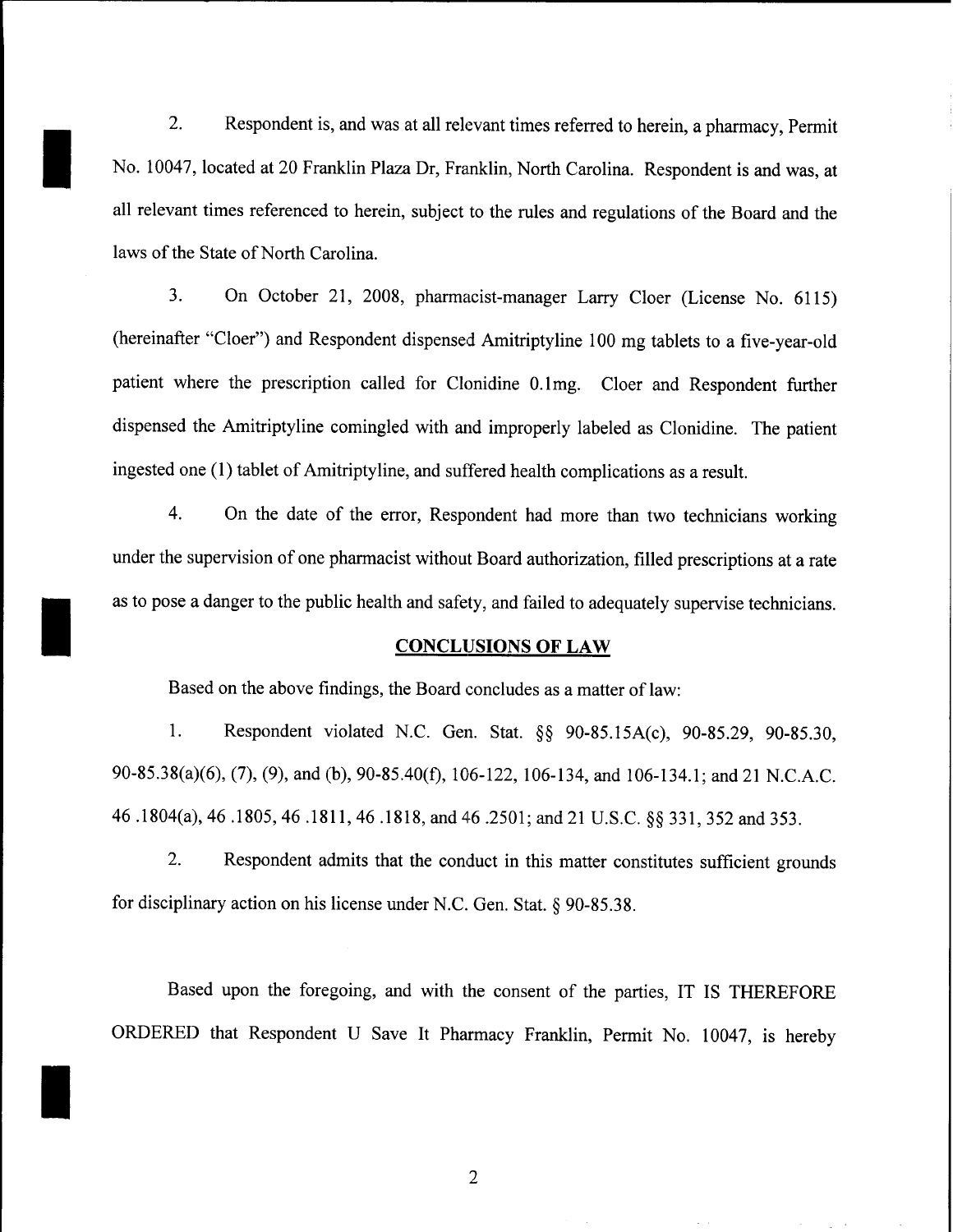SUSPENDED for seven (7) days. Such suspension shall be stayed for two (2) years from the date that this Order is accepted by the Board, upon the following conditions:

1. Respondent shall violate no laws governing the practice of pharmacy or the distribution of drugs;

2. Respondent shall violate no rules or regulations of the Board; and

3. Respondent is responsible for ensuring that the proper waiver is obtained from the Board if more than two technicians will be working under the supervision of one pharmacist. Respondent shall not have more than two technicians work under the supervision of one pharmacist until the waiver is actually obtained. Respondent may not permit more than two technicians to work under the supervision of one pharmacist simply because an application is pending.

If Respondent fails to comply with any terms or conditions of this Order, Respondent may be subject to additional disciplinary action by the Board.

This the  $2\lambda^{m}$  day of  $0$   $\lambda^{m}$ . 2009.

I

I

I

NORTH CAROLINA BOARD OF PHARMACY

-------------~  $($ <sub>By:</sub>  $\mathcal{W}$   $\rightarrow$  1 Jack W. **Executive Director**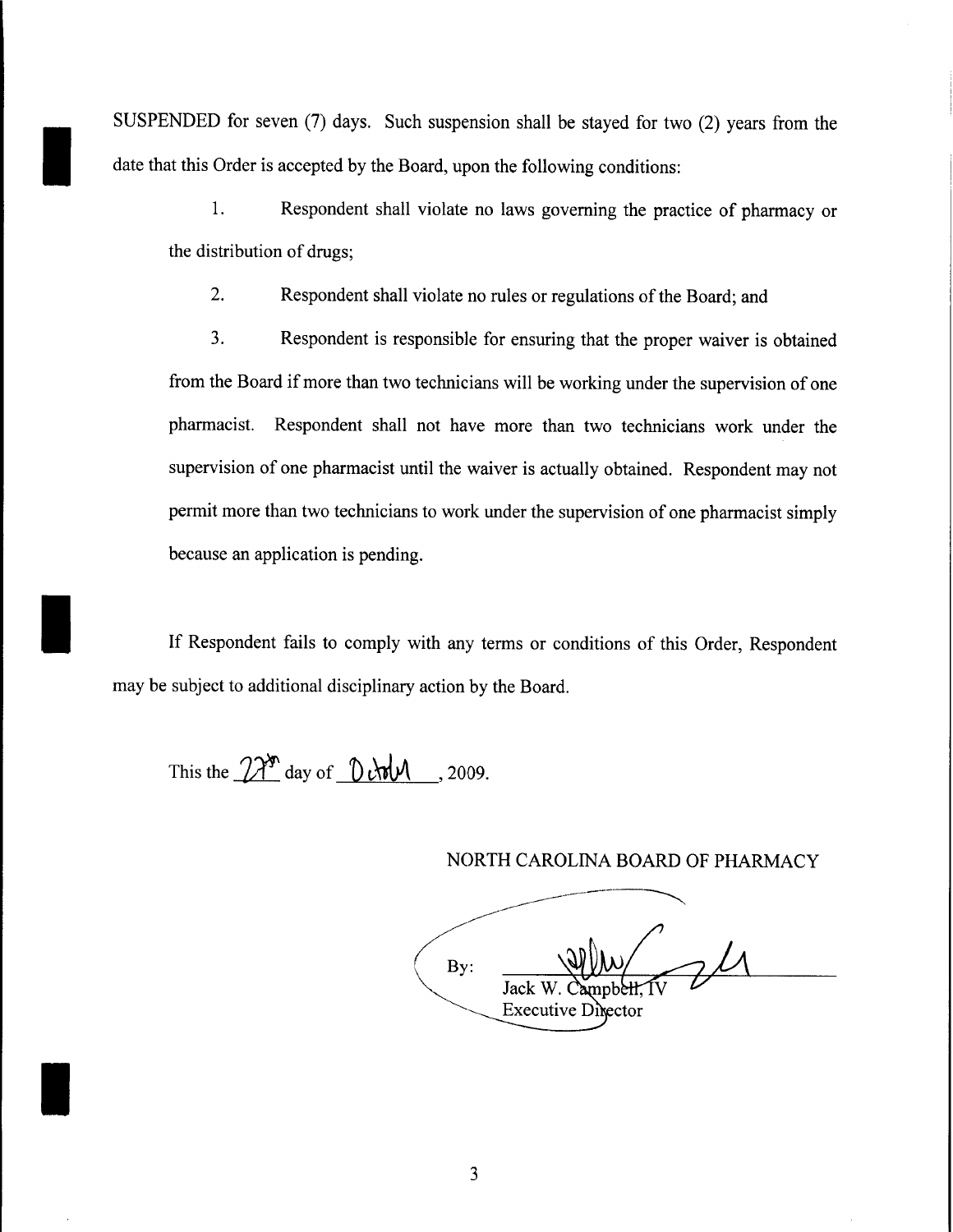U Save It Pharmacy Franklin, Permit No. 10047, has full knowledge that it has the right to a formal hearing, at which it would have the right to be represented at its expense by counsel, in this matter. The undersigned freely, knowingly and voluntarily waives such right by entering into this Consent Order.

The undersigned understands and agrees that by entering into this Consent Order, it certifies that it has read the foregoing Consent Order and that it voluntarily consents to the terms and conditions set forth therein and relinquishes any right to judicial review of Board actions which may be taken concerning this matter.

The undersigned further understands that should it violate the terms and conditions of this Consent Order, the Board may take additional disciplinary action.

The undersigned understands and agrees that this Consent Order will not become effective unless and until approved by the Board.

The undersigned understands that it has the right to have counsel of its choice review and advise him with respect to its rights and this Consent Order, and represents that it enters this Consent Order after consultation with its counsel or after knowingly and voluntarily choosing not to consult with counsel. The undersigned represents and warrants that the agent signing on its behalf is duly authorized to executed on its behalf.

CONSENTED TO BY:

I

I

U Save It Pharmacy Franklin (Permit No. 10047)

By: Loom R. Close Date 10/22/09

NORTH CAROLINA

Macon COUNTY

I, the undersigned Notary Public of the County and State aforesaid, do hereby certify that the following person(s) personally appeared before me this day, and each acknowledged the'due execution of the foregoing document:

Date: Oct. 22, 2009

Caroly R. Young

My commission expires: *Jean. 28, 2011*